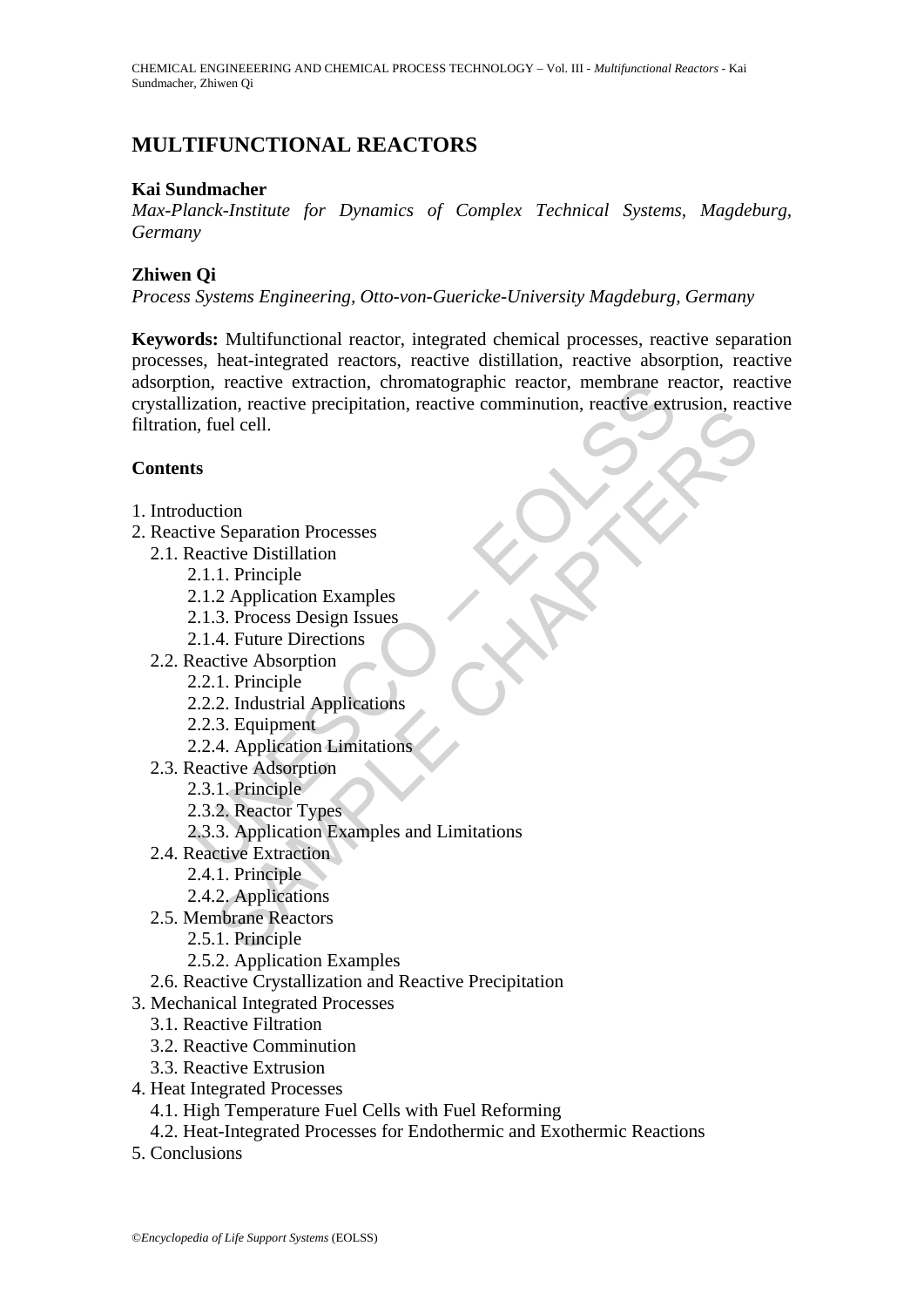Glossary Bibliography Biographical Sketches

## **Summary**

Multifunctional reactors integrate chemical reactions and physical operation units such as separational operations, mechanical operations and heat exchange in one apparatus. The integration gives rise to synergetic effects, which may enhance the performance of chemical reaction or/and physical effect. By suitable process design, an efficient and environmental-friendly process operation can be achieved, the general benefits of which include higher productivity, higher selectivity, reduced capital investment and energy consumption, improved operational safety, and improved ecological harmlessness.

Though multifunctional reactors are promising even many processes have been successfully applied, the process behaviors are very complicated due to the interaction of different effects in single units. Therefore, suitable method for the process design and control must be developed and applied, more experimental work should be carried out ensuring optimal and safe operation of the considered integrated process.

## **1. Introduction**

magnet productivity, ingiter selectivity, reduced capital investing<br>ption, improved operational safety, and improved ecological harm<br>multifunctional reactors are promising even many process<br>fully applied, the process behav multifunctional reactors are very complising even many processes have<br>valued due to the process behaviors are very complicated due to the interact<br>effects in single units. Therefore, suitable method for the process design<br> Multifunctional reactors can be described as reactors combining at least one more function from unit operations such as separation, heat exchange, and mechanical unit operation, which conventionally would be performed in a separate piece of equipment. The processes are classified in Table 1. Multifunctional reactors are not new concepts. Numerous applications have been commercialized over the course of several decades. For example, reactive absorption has long been practiced for the removal of acid gases in the petroleum production and refining industries, and reactive distillation for purifying chemicals. However, the academia and industries have taken renewed interest in development and commercialization in recent years, which have caused the emergence of new industries and decline of existing technologies. In general, reactive separation processes are so far applied more widely and reactive distillation is the most in large scale applicable multifunctional reactor.

| <b>Integrated</b><br>effect | <b>Multifunctional reactors</b>                                    |
|-----------------------------|--------------------------------------------------------------------|
| Separation                  | Reactive distillation<br>$\bullet$                                 |
|                             | Reactive absorption<br>٠                                           |
|                             | Reactive adsorption<br>$\bullet$                                   |
|                             | Simulated moving bed reactors/Reactive chromatography<br>$\bullet$ |
|                             | Reactive membrane separation/Membrane reactor<br>$\bullet$         |
|                             | Reactive extraction<br>$\bullet$                                   |
|                             | Reactive crystallization<br>٠                                      |
|                             | Reactive precipitation<br>٠                                        |
| Mechanics                   | Reactive comminution<br>$\bullet$                                  |
|                             | Reactive filtration<br>$\bullet$                                   |
|                             | Reactive extrusion<br>٠                                            |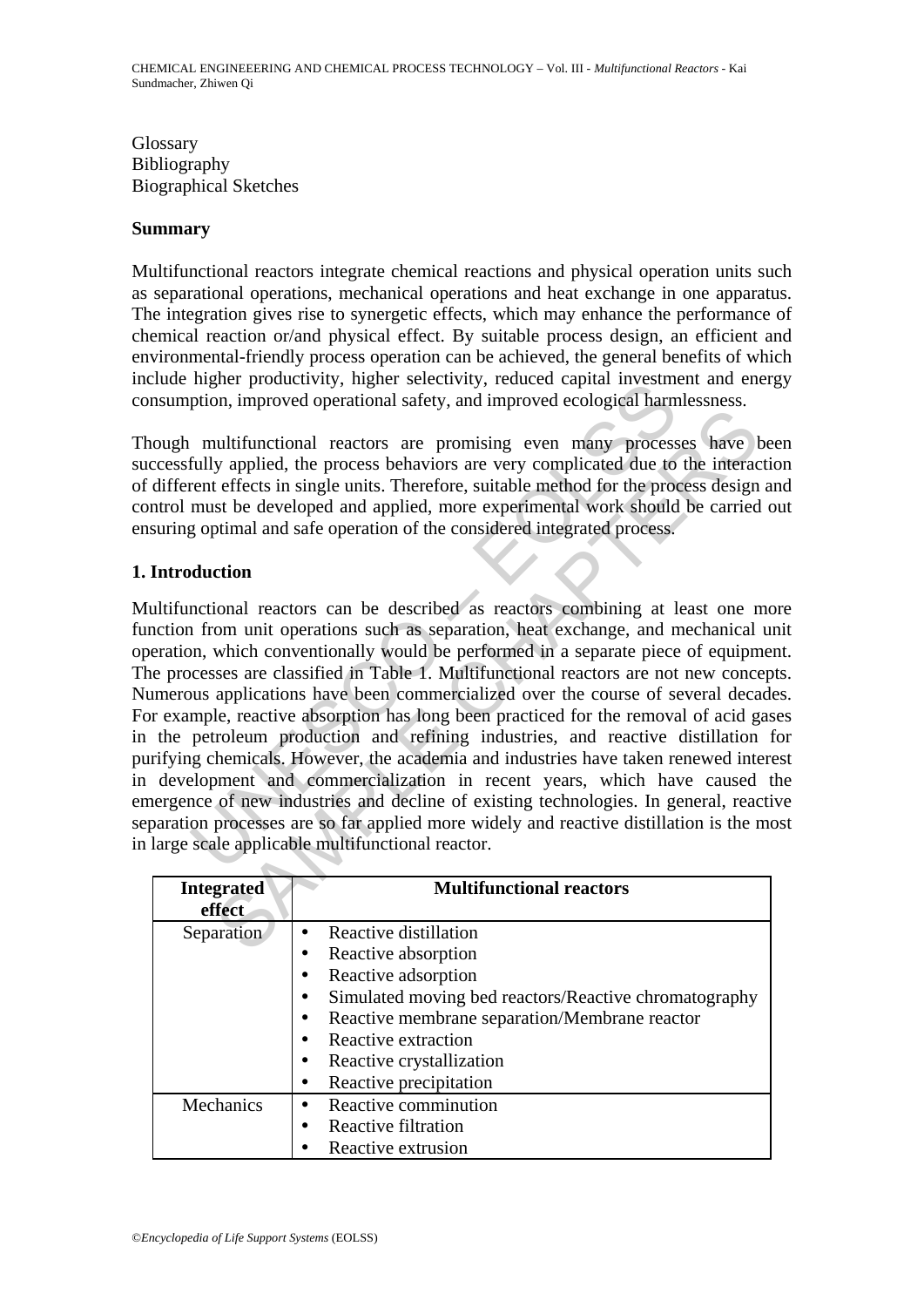| Heat transfer | Heat-integrated reactors |
|---------------|--------------------------|
|               | Direct fuel cells        |

Table 1: Intensification of multifunctional reactors

The potential advantages of process intensification are numerous, as listed in Table 2. Some of these advantages are realized by using reaction to improve other effect especially separation, e.g. overcoming azeotropes or reacting away contaminants; others are realized by improved reaction efficiency, e.g. overcoming the reaction equilibrium limitation. The potential is greatest when both aspects are important. More excitingly, multifunctional reactor is sometimes the only way for special problems, which otherwise cannot be solved by the conventional methods, for example the separation of closely mixture by reactive distillation and the removal of diesel soot in car exhaust by reactive filtration. Moreover, multifunctional reactors are found in some areas to meet the requirements for green engineering and sustainable development with safe and environment-friendly processing. Despite all of these potential advantages and a number of successful commercial applications of multifunctional reactors, there are still several important barriers hindering their deeper development and commercialization in chemical industries, as given in Table 2. The lack of process simulation, early screening methods, and scale-up capability stimulate the scientific and industrial research.

|                                                                                                                                                                                                                                                                                       | otherwise cannot be solved by the conventional methods, for example the separation of<br>closely mixture by reactive distillation and the removal of diesel soot in car exhaust by<br>reactive filtration. Moreover, multifunctional reactors are found in some areas to meet<br>the requirements for green engineering and sustainable development with safe and<br>environment-friendly processing. Despite all of these potential advantages and a number<br>of successful commercial applications of multifunctional reactors, there are still several<br>important barriers hindering their deeper development and commercialization in |
|---------------------------------------------------------------------------------------------------------------------------------------------------------------------------------------------------------------------------------------------------------------------------------------|----------------------------------------------------------------------------------------------------------------------------------------------------------------------------------------------------------------------------------------------------------------------------------------------------------------------------------------------------------------------------------------------------------------------------------------------------------------------------------------------------------------------------------------------------------------------------------------------------------------------------------------------|
| methods, and scale-up capability stimulate the scientific and industrial research.                                                                                                                                                                                                    | chemical industries, as given in Table 2. The lack of process simulation, early screening                                                                                                                                                                                                                                                                                                                                                                                                                                                                                                                                                    |
| <b>Advantages</b>                                                                                                                                                                                                                                                                     | <b>Disadvantages</b>                                                                                                                                                                                                                                                                                                                                                                                                                                                                                                                                                                                                                         |
| <b>Enhanced</b> reaction<br>rate/conversion/selectivity/yield<br>Improved product quality<br>Increased catalyst life<br>$\bullet$<br>Simplified process<br>Reduced operation costs<br>٠<br>Reduced capital investment<br>٠<br>Inherently safer unit<br>٠<br>Heat integration benefits | Relatively new technology<br>$\bullet$<br>Complex process behavior<br>Limited applications window<br>Narrow operating window<br>٠<br>Process design and modeling problems<br>Expensive development costs<br>Increased operational complexity<br>Scale-up risks                                                                                                                                                                                                                                                                                                                                                                               |
| processes will be briefly introduced.                                                                                                                                                                                                                                                 | Table 2: General advantages and disadvantages of multifunctional reactors<br>In this chapter, the principles and typical application examples of each type of<br>multifunctional reactors are introduced. The reactive separation processes will be first<br>emphasized by typical industrial applications; then the mechanical and heat-integrated                                                                                                                                                                                                                                                                                          |

## **2. Reactive Separation Processes**

The reactive separation processes involve the integration of chemical reaction into another separation operation such as distillation, absorption, adsorption, extraction and so forth. The additional degrees of freedom in the unit design offer the possibility to tailor the concentration profiles inside the unit in order to achieve better process performance (e.g. higher selectivity and higher yield). Especially the in-situ separation results in continuous removal of product, which not only generally overcomes the limitation of chemical equilibrium but also suppresses the side reactions for many cases.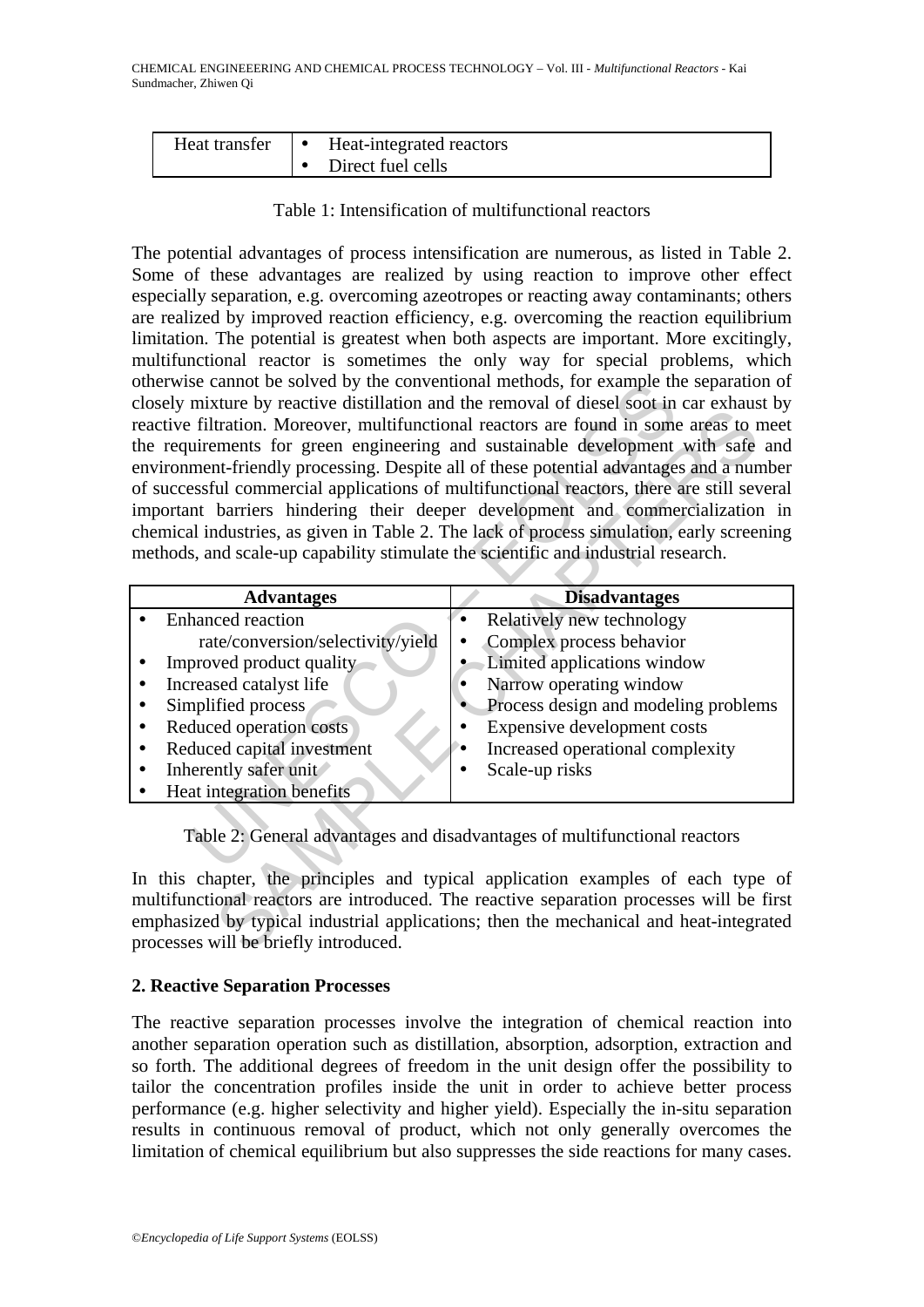However, due to the compatible operating conditions for both reaction and separation, the field of application is limited. Though many ways to carry out reactive separations for certain chemical reaction such as acid-catalyzed esterification by reactive distillation, reactive extraction, membrane reactor, and stimulated moving bed reactor, not all technologies are equally good due to their different process efficiency and economic consideration.

## **2.1. Reactive Distillation**

## **2.1.1. Principle**

e usualloul cases advantages of simulatarous reaction with met met<br>eparation. It is structured as a distillation column with partial sec-<br>The catalyst used for heterogeneous reactive distillation is usual<br>id packing, which ne catalyst used for heterogeneous reactive distillation is usually incorpor<br>acking, which also provides liquid redistribution and vapor disengagen<br>encous case, the catalyst is in the same phase as the reacting species.<br>I Reactive distillation takes advantages of simultaneous reaction with multistage vaporliquid separation. It is structured as a distillation column with partial section containing catalyst. The catalyst used for heterogeneous reactive distillation is usually incorporated into solid packing, which also provides liquid redistribution and vapor disengagement. For homogeneous case, the catalyst is in the same phase as the reacting species. The feeds are introduced into the column near the reactive section according to the volatilities of the involved components, of which with lower volatility to the lower part and higher volatility to the upper part. Chemicals are converted on the catalyst while reaction products are simultaneously and continuously separated by fractionation. Usually, the reaction takes place in the liquid phase.

Methyl acetate production from acetic acid and methanol, invented and practiced by Eastman Chemical company, is probably the best-known industrial application of reactive distillation. The biggest commercial application of reactive distillation is the production of ethers, such as methyl tert-butyl ether (MTBE), ethyl tert-butyl ether (ETBE) and tert-amyl methyl ether (TAME), for blending into gasoline. Here reactive distillation for methyl acetate production is first illustrated to explain the principle. The working reaction is

methanol + acetic acid  $\Leftrightarrow$  methyl acetate + water

Several factors make it quite difficult to produce high purity ester by conventional methods: (1) limitation of chemical equilibrium, (2) difficulty of separating acetic acid and water, and (3) presence of binary azeotropes between methyl acetate and water, and between methyl acetate and methanol. The conventional process is shown in Figure 1. The liquid-phase reactor, with large excess of one reactant to achieve high conversion of the other, is followed by eight distillation columns, one liquid-liquid extractor and a decanter. This process requires a large capital investment, high energy costs and a large inventory of solvents.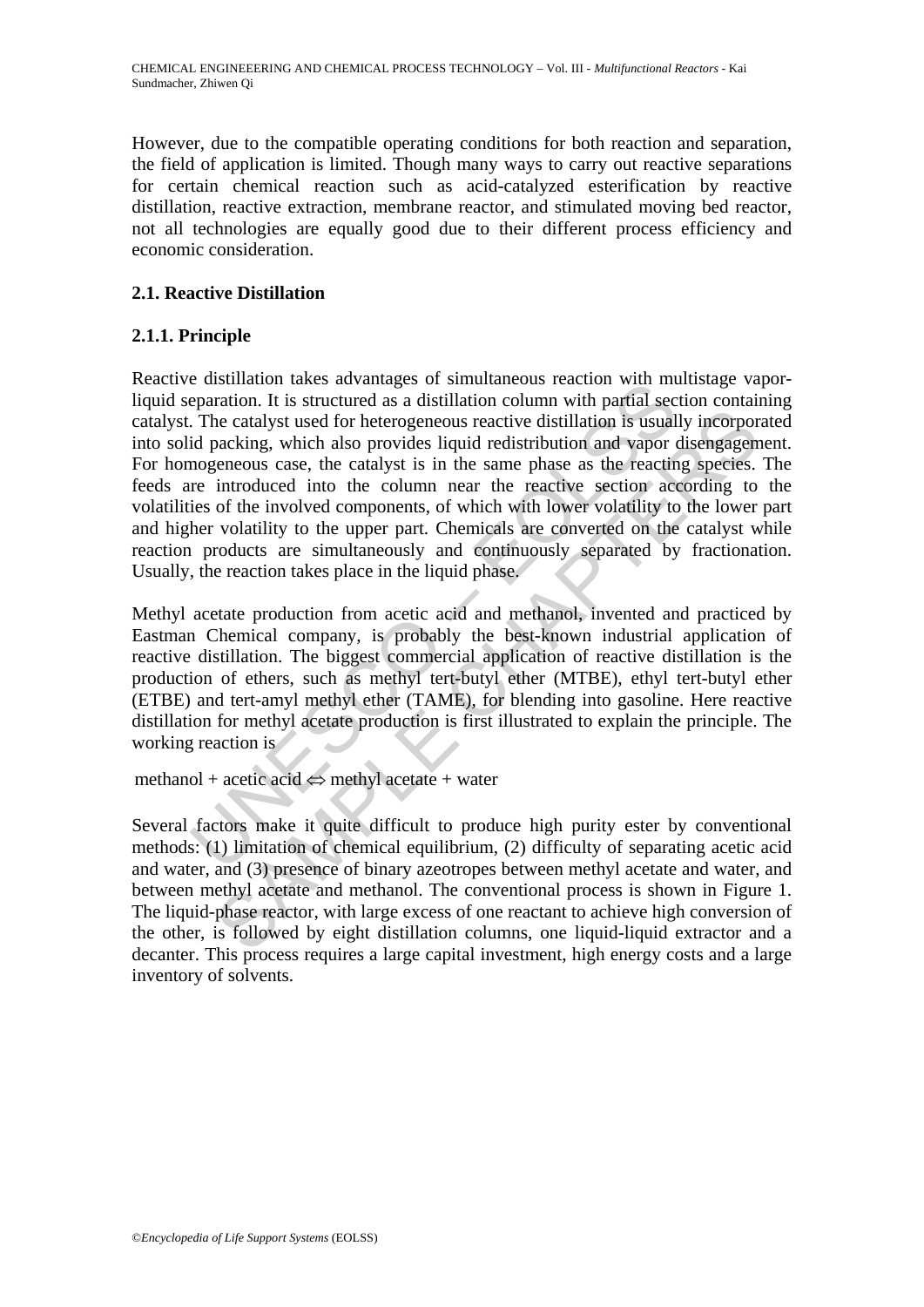

Figure 1: Schematic of traditional and reactive distillation technologies for the production of high-purity methyl acetate.

UNESCO – EOLSS Example the detection and the energy is only about one-fifth of the conventioning of the detection of high-purity methyl acetate.<br>
The consists of the sections of the production of high-purity methyl acetate.<br>
The consists The reactive distillation column for the manufacture of high-purity and ultra-high-purity methyl acetate consists of three sections (Figure 1). The lighter reactant methanol is fed at the lower section and the heavier acetic acid at the upper section. The reaction takes predominately in the middle reactive section. The bottom section serves to strip off methanol from water and return it to the reaction section. The vapor leaving the reactive section consists of methyl acetate-methanol azeotrope which is broken in the rectifying section by addition of acetic acid that plays as entrainer. The remarkable fact is that, in spite of the reaction having an unfavorable equilibrium, a high-purity product is obtained using stoichiometrically balanced feeds. The whole process is integrated in a single column eliminating the need for a complex distillation column system and recycling of the methyl acetate-methanol azeotrope. Consequently, the investment has been significantly reduced and the energy is only about one-fifth of the conventional technology.

### **2.1.2 Application Examples**

Reactive distillation can, not only improve reaction performance by the distillation effect but also solve difficult separation problems by reaction. The motives of applying reactive distillation and typical examples are listed in Table 3 according to the potential benefits.

| Motives                                                               | Examples                                                                                                                                                                                          |
|-----------------------------------------------------------------------|---------------------------------------------------------------------------------------------------------------------------------------------------------------------------------------------------|
| Overcoming<br>Fortcoming<br>limitations of<br>chemical<br>equilibrium | methanol + acetic acid $\Leftrightarrow$ methyl acetate + water<br>methanol + isobutene $\Leftrightarrow$ methyl tert-butyl ether<br>formaldehyde + 2 methanol $\Leftrightarrow$ methylal + water |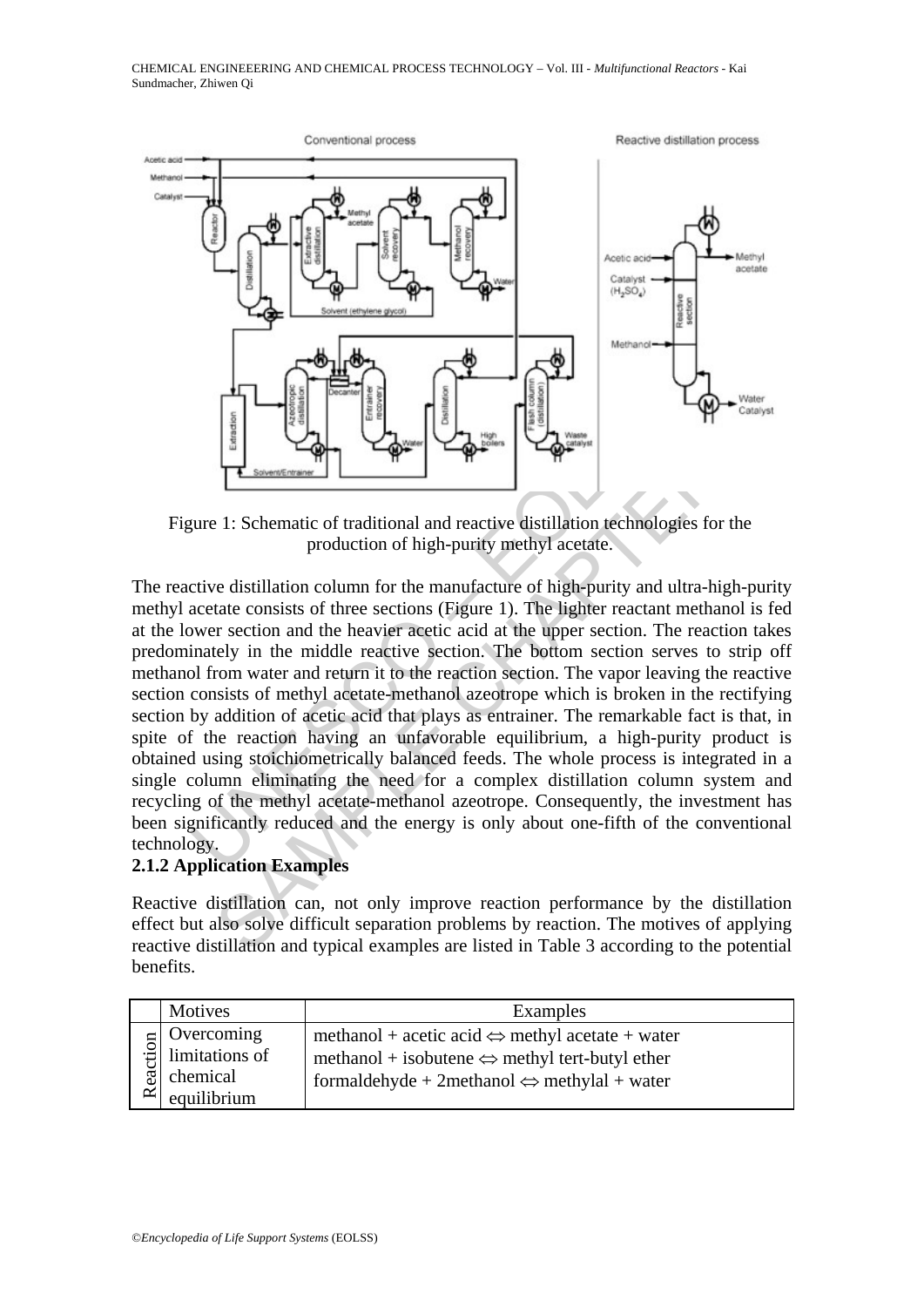|            | Increasing<br>selectivity | chlorohydrins $\rightarrow$ propylene oxide + water $\rightarrow$ propylene glycol<br>$2$ acetone $\rightarrow$ diacetone alcohol $\rightarrow$ mesityl oxide + water |
|------------|---------------------------|-----------------------------------------------------------------------------------------------------------------------------------------------------------------------|
|            |                           | isobutane + 1-butene $\rightarrow$ isooctane + 1-butene $\rightarrow$ C <sub>12</sub> H <sub>24</sub>                                                                 |
|            | Utilizing heat of         | propene + benzene $\rightarrow$ cumene                                                                                                                                |
|            | reaction                  | ethylene oxide + water $\rightarrow$ ethylene glycol                                                                                                                  |
| Separation | Separation of             | m-xylene / p-xylene (reactive entrainer: Na-p-xylene)                                                                                                                 |
|            | closely boiling           | 1-butene / isobutene (reactive entrainer: methanol / water)                                                                                                           |
|            | mixtures                  | cyclohexene / cyclohexane (reactive entrainer: formic acid)                                                                                                           |
|            | Break of                  | methyl acetate / water; methyl acetate / methanol                                                                                                                     |
|            | azeotropes                | (entrainer: acetic acid)                                                                                                                                              |
|            | High purity               | hexamethylene diamine / water (in nylon-6,6 process)                                                                                                                  |
|            | separation                | (reactive entrainer: adipic acid)                                                                                                                                     |

Table 3: Motives for application of reactive distillation

According to the types of chemical reactions, reactive distillation is widely potential beyond the classic esterification and etherification reactions, which mainly includes:

- Esterification, e.g. acetic acid with *n*-butanol, isobutyl alcohol, amyl alcohol and hexanol, and high boiling fatty acids
- Transesterification, e.g. production of butyl acetate and oxalates
- Hydrolysis of esters
- Etherification, e.g. production of MTBE, TAME, ETBE and higher ethers; and separation of isobutene from hydrocarbon mixture
- Transform (reactive entrainer: adipic acid)<br>
Table 3: Motives for application of reactive distillation<br>
ing to the types of chemical reactions, reactive distillation is<br>
the classic esterification and etherification reacti Table 3: Motives for application of reactive distillation<br>to the types of chemical reactions, reactive distillation is widely pote<br>classic esterification and etherification reactions, which mainly includes:<br>erification, e • Hydrogenation, e.g. production of cyclohexane from benzene, cyclopentane from cyclopentadiene, isooctane from isobutene; removal of methyl acetylene/propadiene from hydrocarbon streams; hydrodesulphurization
- Dehydrogenation, e.g. decalin to naphthalene
- Alkylation and trans-alkylation, e.g. ethylbenzene from ethylene and benzene, cumene from propylene and benzene, alkylation of isobutane with normal butene for gasoline blending
- Hydration, e.g. cyclohexanol from cyclohexene, tert-butanol from isobutene
- Dehydrations, e.g. tetrahydrofuran from 1,4-butandiol
- Isomerization, of 1- and 2-butene,  $\alpha$  and  $\beta$ -isophorone, and n- and iso-pataffin
- Dimerization of  $C_4$  iso-olefin and oligomerization of linear butenes
- Decomposition of ethers to high-purity olefins
- $C_1$  chemistry reactions
- Chiral separation, e.g. mixture of propylene oxide and propylene glycol

## **2.1.3. Process Design Issues**

The integration of reaction and the in-situ separation in the reactive zone or vice versa often leads to more complex interaction between vapor-liquid equilibrium, mass transfer, and chemical kinetics, which poses complex dynamic and steady-state operational behavior. The suitability of reactive distillation for a particular reaction depends on various factors such as volatilities of reactants and products, reaction and distillation temperatures, etc., which make reactive distillation not always advantageous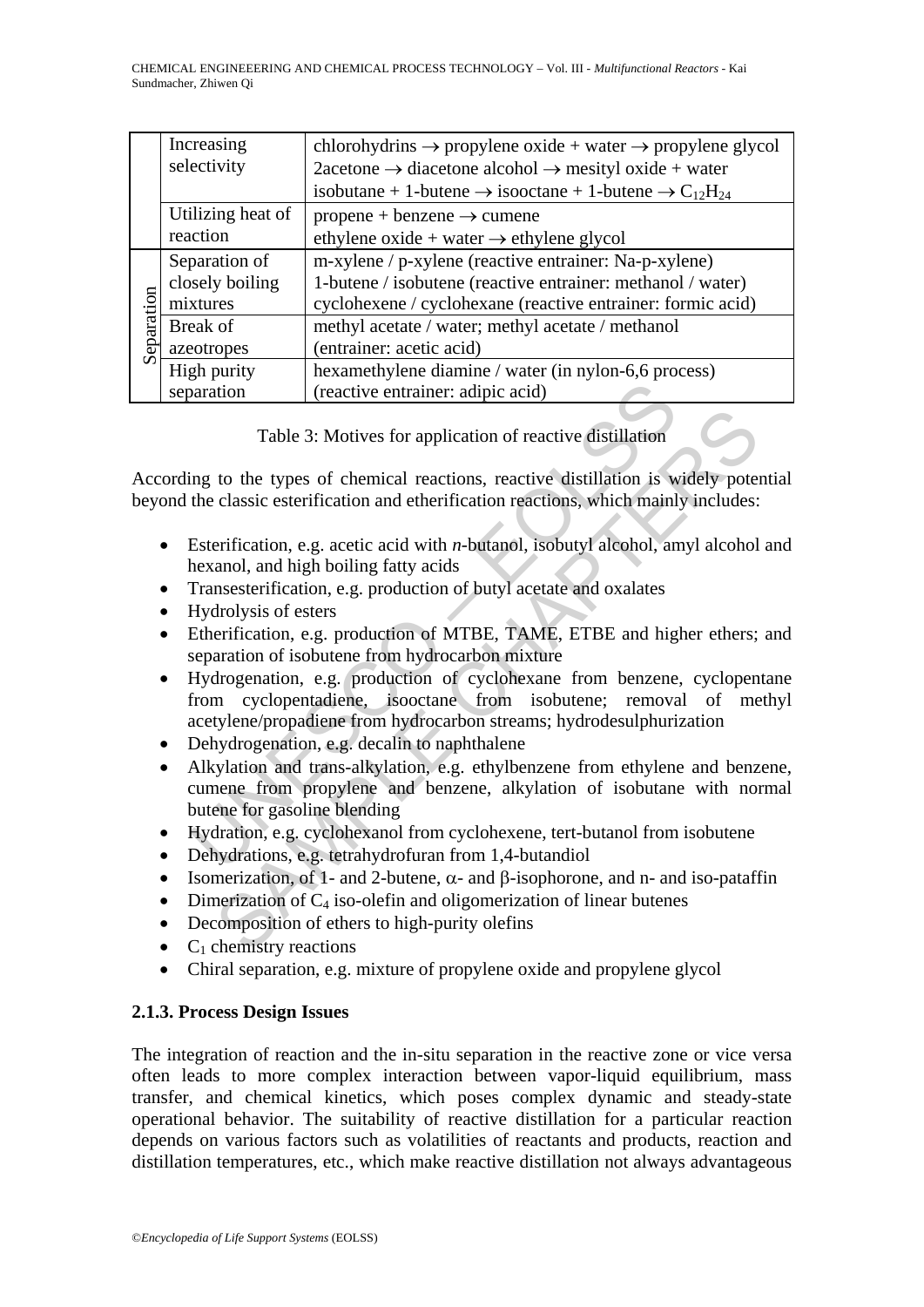and even not feasible. Therefore, reliable tools for the conceptual design and process synthesis, and suitable strategies for process control have to be developed. Moreover, in order to provide better conditions for reactions, liquid holdup should be increased, which requires careful hardware design of packing. An effective way of decomposing the design and development of reactive distillation involves four stages:

- (1) Feasibility and alternatives. The feasible product compositions from a reactive distillation are determined for a given feed, operating pressure, and reaction conditions. In this step, knowledge of the involved chemical reaction and the phase equilibrium is vital. Currently, geometric methods are being pioneered, e.g. residue curve maps, bifurcation analysis of singular points and attainable region methods. However, no approach is completely satisfactory for application of realistic column configurations for any number of components and reactions. Results from the feasibility studies are used to identify and organize alternative column sequences.
- (2) Conceptual design and evaluation. Conceptual design methods estimate process configurations, i.e., equipment sizes (numbers of reactive and non-reactive stages, and column diameter), feed flows and locations, heating and cooling loads, catalyst concentrations, and liquid holdups. This provides the basis for an economic evaluation and ranking of the process alternatives from step (1). Some geometric and mathematic modeling methods are presented, which at this moment have the upper hand for finding designs of realistic complexity.
- region includes. However, in approach is confinenced satisfied application of realistic column configurations for any number<br>and reactions. Results from the feasibility studies are used to reganize alternative column seque from the feasibility studies are used to identify<br>derections. Results from the feasibility studies are used to identify<br>granize alternative column sequences.<br>Conceptual design methods estimate proofingurations, i.e., equip (3) Hardware design. Since most processes are heterogeneously catalyzed, hardware design poses considerably challenges for large-scale reactive distillation column. The catalyst particle sizes are usually in the range of 1 to 3 mm. Larger particle sizes lead to intra-particle diffusion limitation. To overcome the limitation of flooding the catalyst particles have to be enveloped within wire gauze envelopes, for example catalyst bales and catalyst sandwiches (with 20-25 vol% catalyst loading), of which the pressure drop is low. This underlines the non-compatibility of requirements of chemical reaction (small particle size and high catalyst loading), separation (large interfacial area between vapor and liquid phases) and pressure drop (higher area for vapor and liquid flow).
- (4) Operability and control. A key issue is to check the robustness of the design, i.e. the ability to maintain product purities and conversion in desired range in the face of disturbances in production rate, feed composition, and other connections to the environment. This is because the strongly non-linear process behaviors caused by the integration of reaction and distillation effects. Therefore, suitable control strategies should be presented to ensure that disturbances in operating parameters do not change the feasible split, especially for the systems with steady state multiplicity which has been predicted and measured in some cases.

## **2.1.4. Future Directions**

Currently, numerous studies in the field of design, modeling, control and column internals for reactive distillation are in progress. Further research activities will focus on development of new catalyst, which could broaden the feasible operation windows of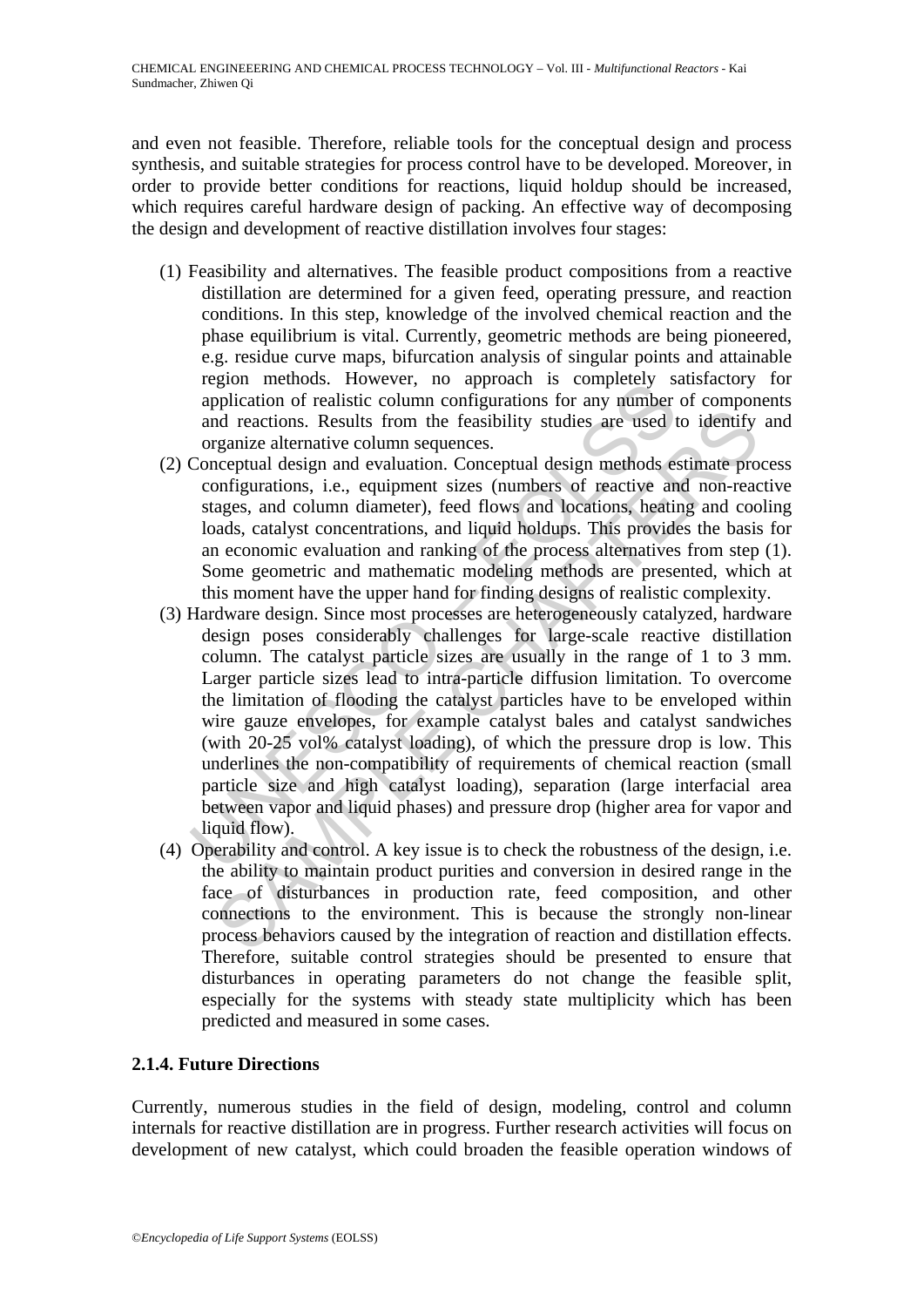reactive distillation. Moreover, coupling of two or more reactions in one reactive distillation column with different catalysts or bifunctional catalyst is of high interest. The suitable example can be the dimerization of isobutene to isooctene with subsequent hydrogenation to produce isooctane.

-

- -
- -

# TO ACCESS ALL THE **27 PAGES** OF THIS CHAPTER, Visit: http://www.eolss.net/Eolss-sampleAllChapter.aspx

#### **Bibliography**

Agar D.W. (1999). Multifunctional reactors: Old preconceptions and new dimensions. *Chemical Engineering Science* 54, 1299-1305. [This paper reviewed the achievements and discussed the shortcomings of multifunctional reactors].

Bart H.J. (2001). *Reactive Extraction*. Springer-Verlag, Germany: Heidelberg. [This book covers phase equilibria and mass transfer in reacting liquid-liquid systems, and offers a brief summary on current developments and not common extraction techniques].

**Visit:** http://www.colss.net/Eolss-sampleAllChapter.a<br>
aphy<br>
w. (1999). Multifunctional reactors: Old preconceptions and new dime<br>
ing [S](https://www.eolss.net/ebooklib/sc_cart.aspx?File=E6-34-04-09)cience 54, 1299-1305. [This paper reviewed the achievements at<br>
ing Science 54, 1299-(1999). Multifunctional reactors: Old preconceptions and new dimensions. Cherence 54, 1299-1305. (This paper reviewed the achievements and discussed of ordinational reactors].<br>
Scrience 54, 1299-1305. (This paper reviewed Hiwale, R. S.; Bhate, N. V.; Mahajan, Y. S.; Mahajani, S. M. (2004). Industrial applications of reactive distillation: Recent trends. *International Journal of Chemical Reaction Engineering* **2**, R1. [This review paper presents latest survey of the commercial technologies and potential candidates of reactive distillation].

Janssen L.P.B.M. (2004). *Reactive Extrusion Systems*. Marcel Dekker, USA: New York. [It presents a survey of the chemical phenomena behind reactive extrusion, mechanisms operant in particular reactions, and approaches to tackling advanced engineering problems].

Kulprathipanja S. (2001). *Reactive Separation Processes*. Taylor & Francis, USA: New York. [This book presents the principle and applications of the main reactive separation processes].

Lode F., Houmard M., Migliorini C., Mazzotti M. Morbidelli M. (2001). Continuous reactive chromatography. *Chemical Engineering Science* **56**, 269-291. [This paper presents a detailed description and comparison of different kinds of continuous reactive chromatography processes].

Sirkar K.K., Shanbhag P.V., Kovvali A.S. (1999). Membrane in a reactor: a functional perspective. *Industrial and Engineering Chemistry Research*. **38**, 3715-3737. [This review paper presents a compact list of membrane functions in a reactor and discusses each of these functions by their applications].

Stankiewicz A. (2003). Reactive separation for process intensification: an industrial perspective. *Chemical Engineering and Processing* **42**, 137-144. [The paper presents an industrial view on the current developments in the field of main reactive separations].

Sundmacher K., Kienle A. (2003). *Reactive Distillation: Status and Future Directions*. Wiley-VCH, Germany: Weinheim. [This book covers all aspects of application, design, analysis and control of reactive distillation processes].

Sundmacher, K., Kienle A., Seidel-Morgenstern, A. (2005). *Integrated Chemical Processes: Synthesis, Operation, Analysis, and Control*. Wiley-VCH, Germany: Weinheim. [The first book dedicated to the entire field of integrated chemical processes, covering process design, analysis, operation and control of these processes].

#### **Biographical Sketches**